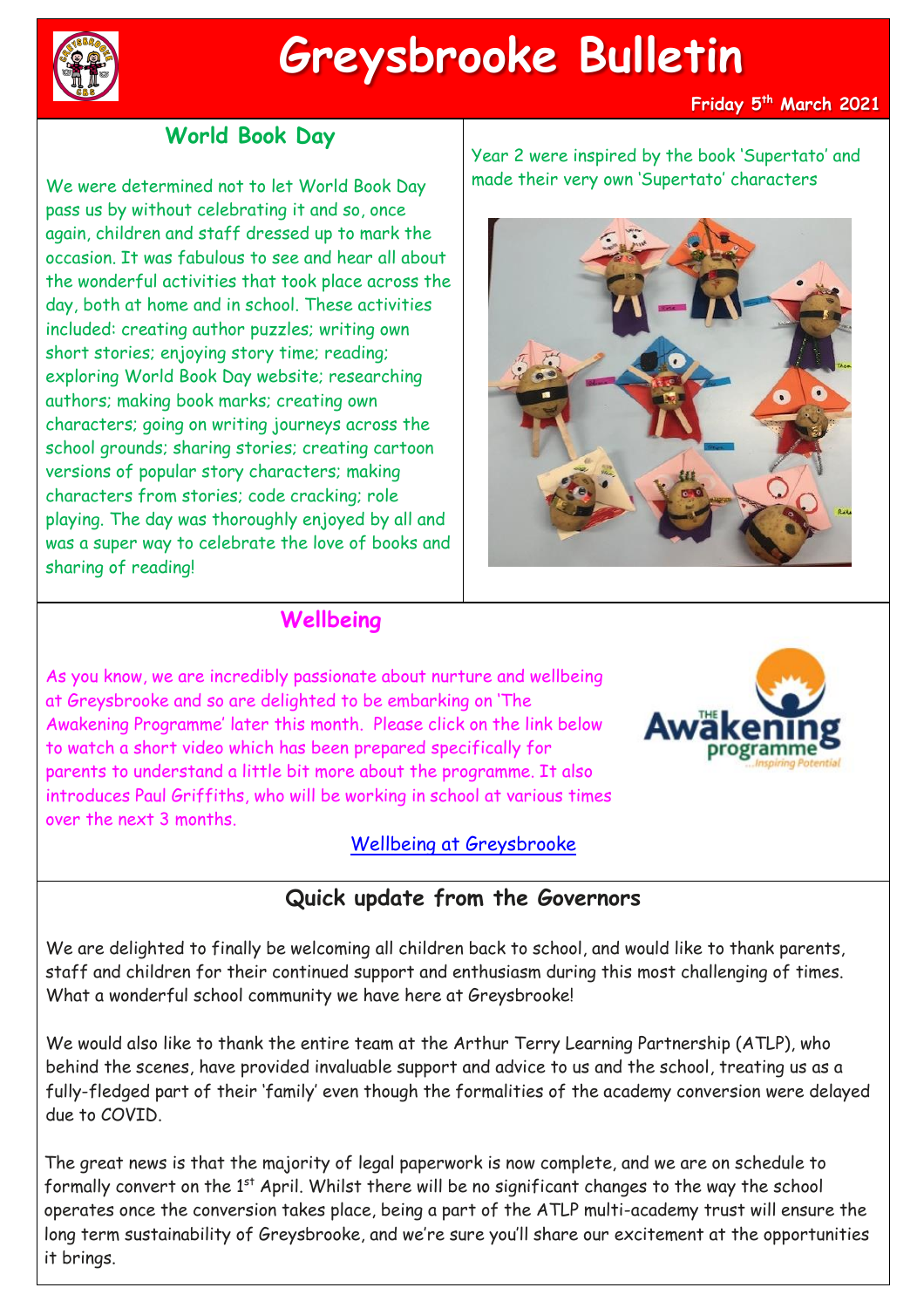

# **PE Kit at Greysbrooke**

As a school we have made the decision that children will wear PE kit on their PE days permanently. This system has worked particularly well during the last 12 months and has resulted in no children missing lessons and no lost kit!

We would like to remind you that PE kit is like school uniform and there are rules to follow. Children should be wearing plain black shorts, leggings or jogging bottoms. They should have a house coloured t-shirt and some comfortable trainers.

To ensure children are all smart and presentable on these days, we have introduced a new PE hoody to our uniform range at Uniforms Plus in Lichfield. This is a light grey hooded jumper, embroidered with the school logo and the price will include having your child's initials screen printed.

Obviously this is an optional purchase and if you choose not to have a school PE hoodie then we request that your child has a plain black or light grey sweatshirt/hoody. No logos, slogans or different colours please.



Uniforms Plus currently has a good level of stock but this may not last when you see the high quality and how smart the children look. Order yours today!

<https://www.uniformsplus.co.uk/category/school-uniforms/greysbrooke-primary-school/>

The above link should take you straight to our page to order online, alternatively you can phone to place your order.

Hoodies range between £14.49 - £15.49 dependent on size.

Thank you for your continued support.

Any questions then please do not hesitate to contact our sports co-ordinator Miss Callahan: [sallcallahan@greysbrooke.staffs.sch.uk](mailto:sallcallahan@greysbrooke.staffs.sch.uk)